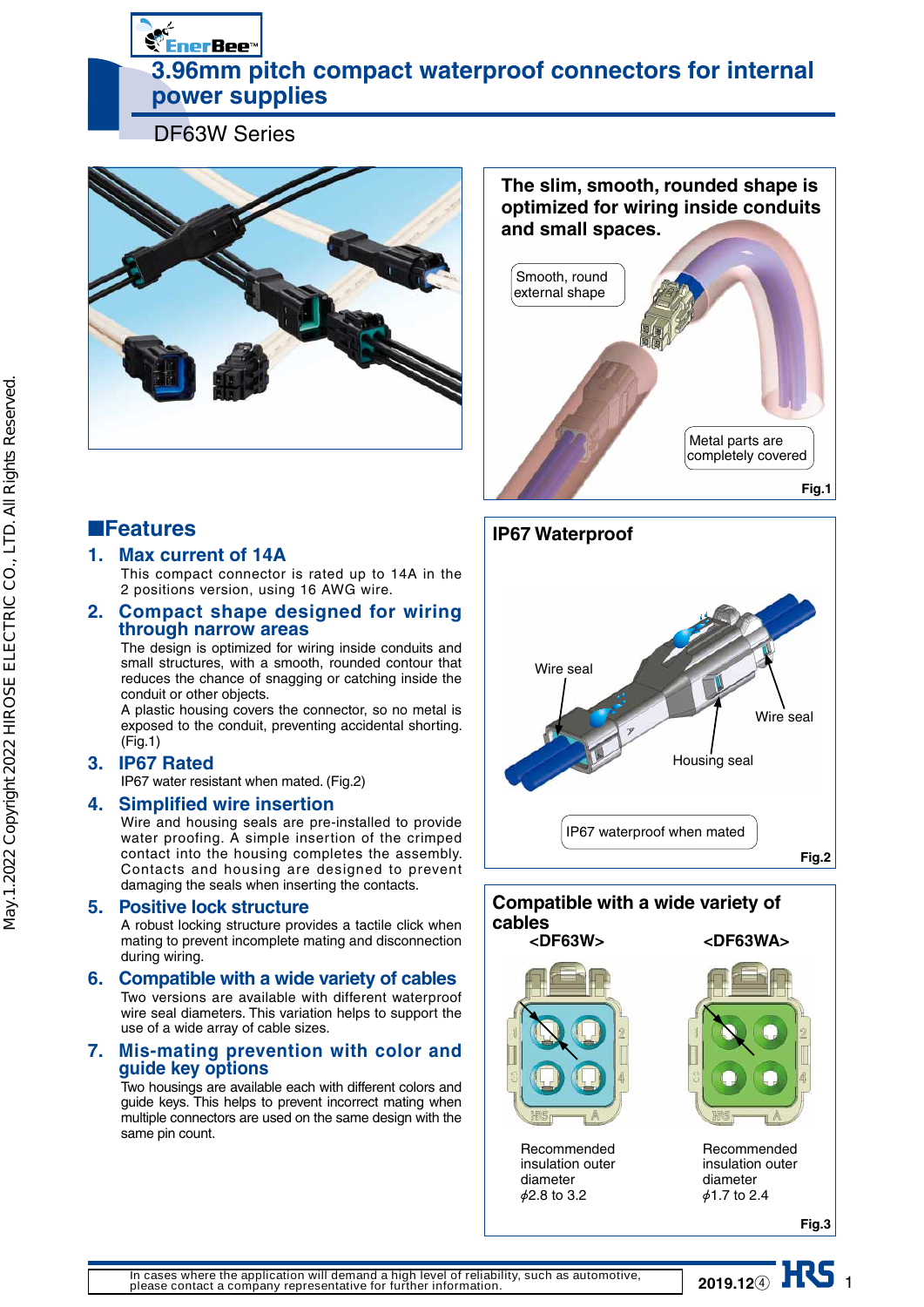# ■**Product Specifications**

| Ratings | Current<br>rating<br>(Note 1)<br>Voltage | No. of contacts   16 AWG   18 AWG   20 AWG |     |                   |    | 22 AWG                                                              |                                                   |
|---------|------------------------------------------|--------------------------------------------|-----|-------------------|----|---------------------------------------------------------------------|---------------------------------------------------|
|         |                                          |                                            | 14A | 11A               | 9Α | 8A                                                                  | Operating temperature range -40℃ to 105℃ (Note 2) |
|         |                                          |                                            | 13A | 10A               | 8A | 7Α                                                                  | Operating humidity range 20% to 80%               |
|         |                                          | 4                                          | 12A | 9A                | 7A | 6A                                                                  |                                                   |
|         |                                          |                                            |     | <b>AC/DC 630V</b> |    | Storage temperature range-10 $\degree$ C to 60 $\degree$ C (Note 3) |                                                   |
|         | rating                                   |                                            |     |                   |    | Storage humidity range 40% to 70% (Note 3)                          |                                                   |

| <b>Items</b>                                | Specifications                                                                | Conditions                                                                                                                                                    |
|---------------------------------------------|-------------------------------------------------------------------------------|---------------------------------------------------------------------------------------------------------------------------------------------------------------|
| 1.Insulation resistance $1,000M\Omega$ min. |                                                                               | Measured at DC 500V                                                                                                                                           |
|                                             | 2. Withstanding voltage No flashover or dielectric breakdown.                 | 1,500V AC applied for 1 minute.                                                                                                                               |
| $3$ . Contact resistance $10$ mΩ max.       |                                                                               | Measured at a maximum of $20m\Omega$ , 100mA (DC or 1,000Hz)                                                                                                  |
|                                             | 4. Vibration resistance   No electrical discontinuity for more than $1\mu s$  | 10 cycles in each of three axis directions at 10-55Hz,<br>half amplitude 0.75mm                                                                               |
| 5.Shock resistance                          | No electrical discontinuity for more than $1\mu s$                            | Acceleration of 490m/s <sup>2</sup> , 11ms, both directions in 3 axes<br>(semi-sinusoidal), 3cycle each direction                                             |
| 6. Moisture resistance                      | lContact resistance : 20mΩ max.<br>Insulation resistance: $500M\Omega$ max.   | Temperature: 40±2℃, relative<br>humidity: 90 to 95%, left for 96hours                                                                                         |
| 7. Temperature cycle                        | Contact resistance : 20mΩ max.<br>Insulation resistance : $1,000M\Omega$ max. | -55°C for 30 minutes $\rightarrow$ 5 to 35°C for 2 to 3 minutes $\rightarrow$<br>105°C for 30 minutes $\rightarrow$ 5 to 35°C for 2 to 3 minutes, in 5 cycles |
| 8. Mating cycles                            | Contact resistance: $20 \text{m}\Omega$ max.                                  | Mating/unmating: 30 times                                                                                                                                     |

Note 1 : Indicates the allowable current when the maximum current is applied to all pins.

 Please note that a current could exceed the rated value when a higher current is applied through multiple circuits in a branched configuration. Note 2 : Includes temperature rise caused by current flow.

Note 3 : The term "storage" refers to the long-term storage condition of unused products before PCB mounting. Operating temperature/humidity range refers to the non powered state after PCB mounting, and temporary storage during transportation.

# ■**Materials / Finish**

| Product                    | Parts    | <b>Materials</b> | Finish        | UL flame retardant grade |
|----------------------------|----------|------------------|---------------|--------------------------|
| In-line plug crimp contact | Contacts | Copper alloy     | Tin plated    |                          |
| Socket crimp contact       | Contacts | Copper alloy     | Tin plated    |                          |
| In-line plug               | Housing  | <b>PBT</b>       | <b>Black</b>  | UL94V-0                  |
|                            | Seal     | Silicone rubber  | Blue or green |                          |
|                            | Housing  | <b>PBT</b>       | <b>Black</b>  | UL94V-0                  |
| Crimp socket               | Seal     | Silicone rubber  | Blue or green |                          |

# ■**Product Number Structure**

Refer to the chart below when determining the product specifications from the product number.

Please select from the product numbers listed in this catalog when placing orders.

### ●**Connector**

| <b>DF 63W</b> |  |  |  | $ *$ S $-$ 3.96 C |  |  |
|---------------|--|--|--|-------------------|--|--|
|               |  |  |  |                   |  |  |

| Series name<br>:DF                         | <b>5</b> Connector type        |  |  |
|--------------------------------------------|--------------------------------|--|--|
| 2 Series No.<br>:63W                       | : Socket                       |  |  |
| <b>3</b> Outer diameter of wire insulation | : In-line plug<br>EP           |  |  |
| $: 2.8$ to 3.2<br>None                     | <b>6</b> Contact pitch: 3.96mm |  |  |
| : 1.7 to 2.4<br>А                          | Termination style              |  |  |
| 4 Number of contacts : 2, 3, 4             | : Crimp socket                 |  |  |

●**Contact**



| Series name: DF               | 4 Contact type/Packaging type               |  |  |
|-------------------------------|---------------------------------------------|--|--|
| 2 Series No. : 63 (W)         | SCF : Socket crimp contact, reel            |  |  |
| <b>3</b> Applicable wire size | : Socket crimp contact, pieces<br>SC.       |  |  |
| $: 16$ to 18 AWG<br>1618      | PCF : In-line plug crimp contact, reel      |  |  |
| $: 20$ to 22 AWG<br>2022      | : In-line plug crimp contact, pieces<br>PC. |  |  |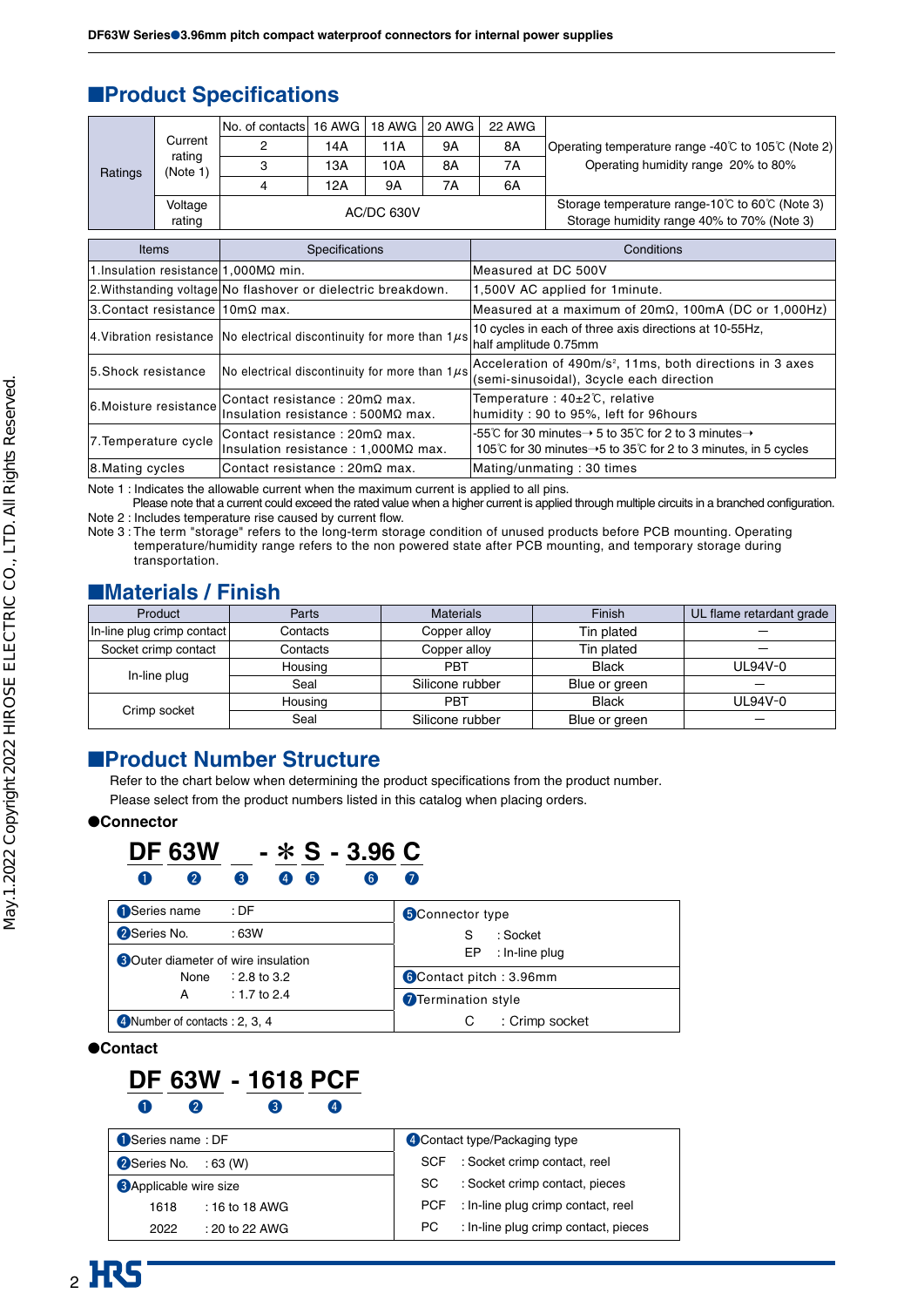# ■**In-line plug**



| Unit: $mm$       |            |   |                                                   |  |  |  |
|------------------|------------|---|---------------------------------------------------|--|--|--|
| Part No.         | HRS No.    |   | No. of contacts Outer diameter of wire insulation |  |  |  |
| DF63W-2EP-3.96C  | 680-0605-9 | 2 |                                                   |  |  |  |
| DF63W-3EP-3.96C  | 680-0606-1 | 3 | 2.8 to 3.2                                        |  |  |  |
| DF63W-4EP-3.96C  | 680-0607-4 | 4 |                                                   |  |  |  |
| DF63WA-2EP-3.96C | 680-0609-0 | 2 |                                                   |  |  |  |
| DF63WA-3EP-3.96C | 680-0610-9 | 3 | 1.7 to 2.4                                        |  |  |  |
| DF63WA-4EP-3.96C | 680-0611-1 |   |                                                   |  |  |  |

Note 1 : Standard packaging is 100 pcs/pack. Please place orders in full package quantities.

### **[Dimensions for 2 contact position connector] [Dimensions for 3 and 4 contact position connector]**









# ■**Crimp socket**

Unit : mm

| $\sim$ $-$ |  |
|------------|--|
|            |  |

| Part No.        | HRS No.    |   | No. of contacts Outer diameter of wire insulation |
|-----------------|------------|---|---------------------------------------------------|
| DF63W-2S-3.96C  | 680-0613-7 | 2 |                                                   |
| DF63W-3S-3.96C  | 680-0614-0 | 3 | 2.8 to 3.2                                        |
| DF63W-4S-3.96C  | 680-0615-2 | 4 |                                                   |
| DF63WA-2S-3.96C | 680-0617-8 | 2 |                                                   |
| DF63WA-3S-3.96C | 680-0618-0 | З | 1.7 to $2.4$                                      |
| DF63WA-4S-3.96C | 680-0619-3 |   |                                                   |
|                 |            |   |                                                   |

Note 1 : Standard packaging is 100 pcs/pack.

Please place orders in full package quantities.

### **[Dimensions for 2 contact position connector] [Dimensions for 3 and 4 contact position connector]**









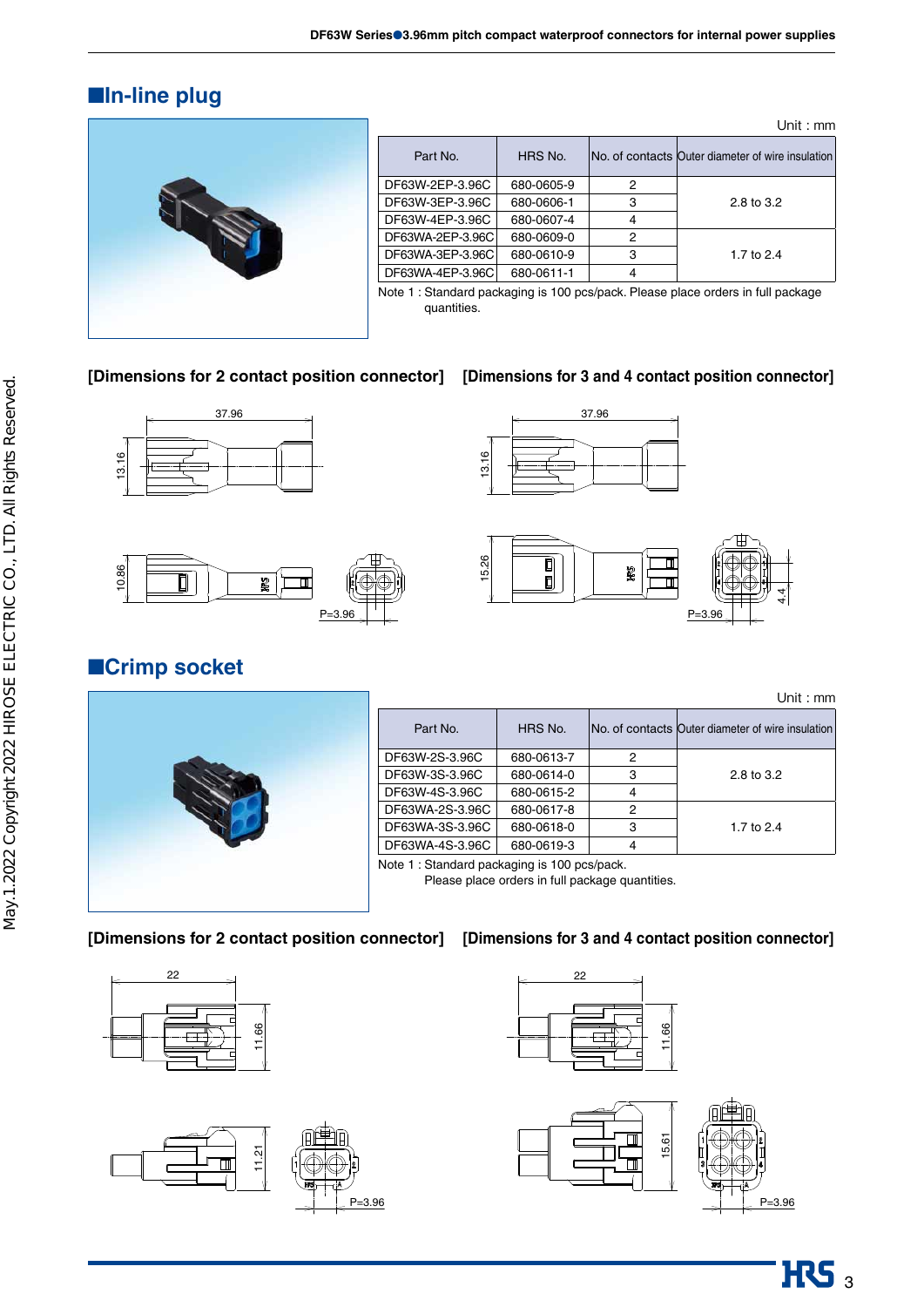# ■**In-line plug crimp contact**





| Part No.     | HRS No.    | <b>Type</b>                   | Quantity       | Finish     |
|--------------|------------|-------------------------------|----------------|------------|
| DF63-1618PCF | 680-0529-2 | Reel contacts (Note 1)        | 4,000 pcs/reel |            |
| DF63-1618PC  | 680-0536-8 | Loose piece contacts (Note 2) | 100 pcs/pack   |            |
| DF63-2022PCF | 680-0538-3 | Reel contacts (Note 1)        | 4,000 pcs/reel | Tin plated |
| DF63-2022PC  | 680-0539-6 | Loose piece contacts (Note 2) | 100 pcs/pack   |            |

Note 1 : Please place orders in full reel quantities.

Note 2 : Please place orders in full pack quantities.

### ●**Applicable wire (Tinned Annealed Copper Wire)**

| Wire type and outer diameter of insulation |  |  |
|--------------------------------------------|--|--|
| UL1007 (2.4mm)                             |  |  |
| UL1015 (3.2mm)                             |  |  |
| UL1007 (2.1mm)                             |  |  |
| UL1015 (2.9mm)                             |  |  |
| UL1007 (1.9mm)                             |  |  |
| UL1430 (1.7mm)                             |  |  |
|                                            |  |  |

Note 1 : Please contact our Sales Dept. when using wires other than those recommended above.

Note 2 : In case of hard to insert crimped contact to plug socket as like using low stiffness wire which consists of thinner stranded conductor or insulation with soft material, please contact to Hirose representative.

# ■**Socket crimp contact**





| Part No.      | HRS No.    | <b>Type</b>                   | Quantity       | Finish     |
|---------------|------------|-------------------------------|----------------|------------|
| DF63W-1618SCF | 680-0600-5 | Reel contacts (Note 1)        | 4,000 pcs/reel |            |
| DF63W-1618SC  | 680-0601-8 | Loose piece contacts (Note 2) | 100 pcs/pack   |            |
| DF63W-2022SCF | 680-0602-0 | Reel contacts (Note 1)        | 4,000 pcs/reel | Tin plated |
| DF63W-2022SC  | 680-0603-3 | Loose piece contacts (Note 2) | 100 pcs/pack   |            |

Note 1 : Please place orders in full reel quantities.

Note 2 : Please place orders in full pack quantities.

### ●**Applicable wire (Tinned Annealed Copper Wire)**

| Conductor size (Core structure) | Wire type and outer diameter of insulation |  |  |
|---------------------------------|--------------------------------------------|--|--|
| 16AWG (26/0.254mm)              | UL1007 (2.4mm)                             |  |  |
|                                 | UL1015 (3.2mm)                             |  |  |
|                                 | UL1007 (2.1mm)                             |  |  |
| 18AWG (34/0.18mm)               | UL1015 (2.9mm)                             |  |  |
| 20AWG (21/0.18mm)               | UL1007 (1.9mm)                             |  |  |
| 22AWG (17/0.16mm)               | UL1430 (1.7mm)                             |  |  |

Note 1 : Please contact our Sales Dept. when using wires other than those recommended above.

Note 2 : In case of hard to insert crimped contact to socket as like using low stiffness wire which consists of thinner stranded conductor or insulation with soft material, please contact to Hirose representative.

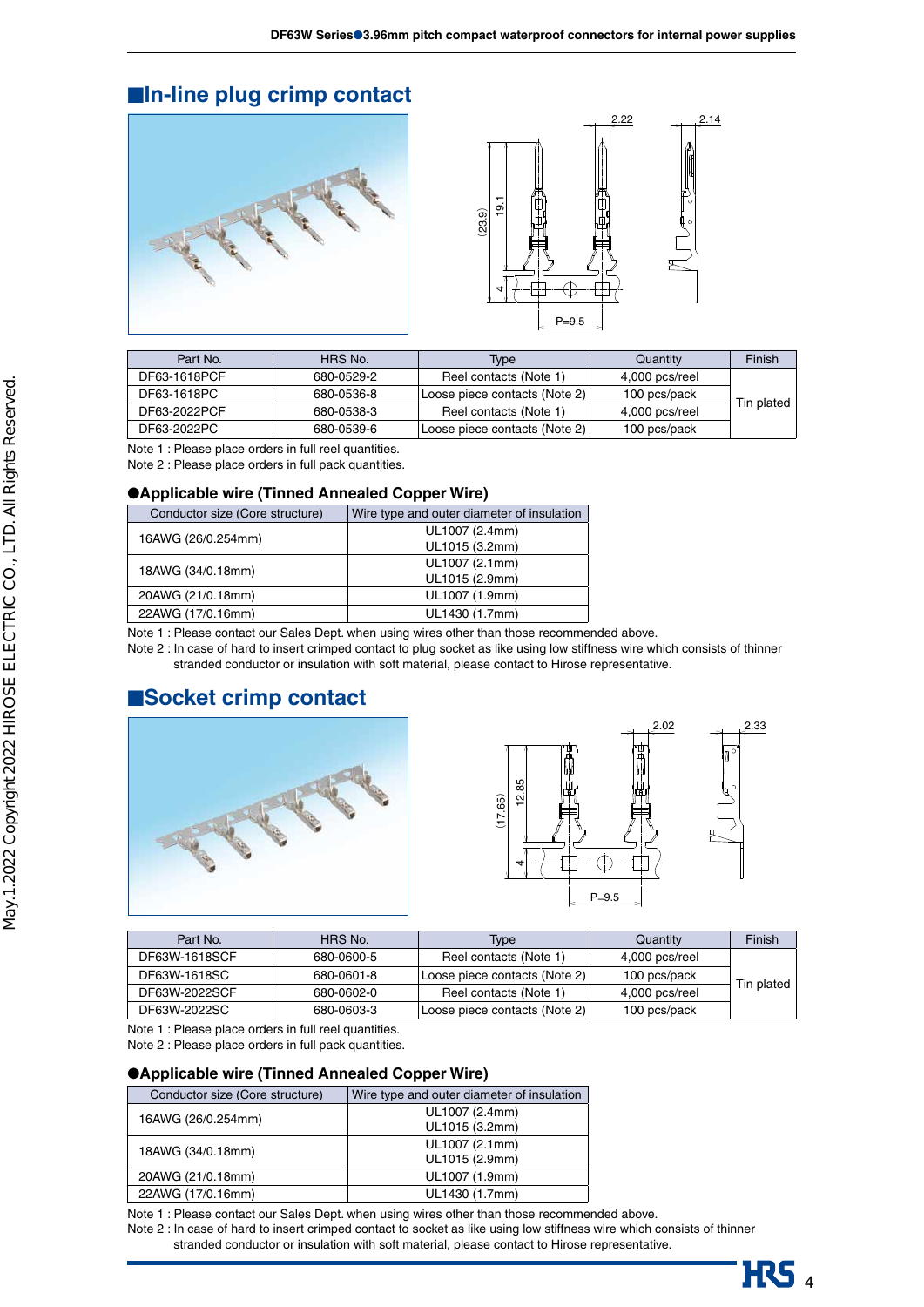# **Applicable crimping tools**

| Type               | Part No.                        | HRS No.    | Applicable wire size              | Applicable contact            |  |  |  |
|--------------------|---------------------------------|------------|-----------------------------------|-------------------------------|--|--|--|
| Applicator         | AP105-DF63-1618-3               | 901-4642-0 | UL1007 (Note 3)                   |                               |  |  |  |
|                    | AP105-DF63-1618-4               | 901-4643-2 | UL1015 (Note 3)                   | DF63-1618PCF<br>DF63W-1618SCF |  |  |  |
|                    | CHS893500H-UP (Note 6)          |            | <b>UL1015</b>                     |                               |  |  |  |
|                    | AP105-DF63-2022-3<br>901-4646-0 |            | <b>UL1007</b>                     | DF63-2022PCF                  |  |  |  |
|                    |                                 |            | 20 AWG: UL1007<br>22 AWG: UL1430  | DF63W-2022SCF                 |  |  |  |
|                    |                                 |            |                                   |                               |  |  |  |
| <b>Type</b>        | Part No.                        | HRS No.    | Recommended wire size (Note 5)    | Applicable contact            |  |  |  |
| Hand tool (Note 4) | HT802/DF63-1618P-1              | 550-0423-1 | 16.18 AWG: UL1007                 | DF63-1618PC                   |  |  |  |
|                    | HT802/DF63-1618P-2              | 550-0424-4 | 16.18 AWG: UL1015                 |                               |  |  |  |
|                    | HT802/DF63-2022P-1              | 550-0433-0 | 20. 22 AWG: UL1007<br>DF63-2022PC |                               |  |  |  |
|                    | HT802/DF63W-1618S-1             | 550-0425-7 | 16, 18 AWG: UL1007                | DF63W-1618SC                  |  |  |  |
|                    | HT802/DF63W-1618S-2             | 550-0426-0 | 16.18 AWG: UL1015                 |                               |  |  |  |
|                    | HT802/DF63W-2022S-1A            | 550-0441-0 | 20 AWG: UL1007<br>22 AWG: UL1430  | DF63W-2022SC                  |  |  |  |

Note 1 : Please follow the "Crimping quality standards (ETAD-H0810, ETAD-H0811)" and "Table of crimping conditions" when crimping contacts.

Note 2 : Any problems that occur from using tools other than those specified by Hirose, are not covered by warranty. Note 3 : Applicator components (sold separately) can be changed out to accommodate different wire sizes.

Note 4 : Hand tool dies cannot be changed out for different wire sizes.

Note 5 : Please only use the recommended wires shown in the table.

Note 6 : Applicator manufactured by JAPAN AUTOMATIC MACHINE(J.A.M.). Please access to HP of J.A.M., if you make inquiries about the applicator or crimp defect. (URL : http://www.jam-net.co.jp)

# **A**Crimping

### **■ Items required prior to start crimping**

The work-related documents shown below are required before starting the harness connections. (The ● mark shows the document required.)

When the documents shown below are not available, ask our sales personnel to provide them.

| Document Title                                          | <b>Description</b>                                                    | Automatic Crimping Machine   Hand Crimping Tool | <b>Remarks</b>                                             |
|---------------------------------------------------------|-----------------------------------------------------------------------|-------------------------------------------------|------------------------------------------------------------|
| (1) Main unit of crimping machine<br>instruction manual | Explanation of main press<br>machine unit                             |                                                 | When purchasing main press<br>machine unit, it is bundled. |
| (2) Applicator Spare Parts<br>Identification            | <b>Explanation for Applicator</b><br>installation                     |                                                 |                                                            |
| (3) Crimp Conditions                                    | Standard values of:<br>Crimp height :<br>Tensile strength             |                                                 | When purchasing Applicator,<br>it is bundled.              |
| (4) Crimp Quality Standards                             | Various standards for<br>crimping conditions                          |                                                 |                                                            |
| (5) Operating Instructions for<br>Hand Tool             | Inspection items of:<br>Crimp height:<br>Tensile strength; and others |                                                 | When purchasing Hand Tool,<br>it is bundled.               |
| (6) Harness Procedure Manual<br>ETAD-H0814-00           | Harness procedure                                                     |                                                 | Ask our sales personal to<br>provide them.                 |

### **■ Tools**

When crimping work is applied to our contacts, the tool designated by Hirose should be used. Crimping work by using tools other than as designated must not be done because it may result in contact failure, disconnection of cable, etc.

\*The operating instructions manual is available for the crimping machine and the applicator. Be sure to carefully read the operating instructions manual befor implementing the work.

### ■ **Applicable electric wires**

Check that the electric wire to be used is in the range of application.

If you intend to use an electric wire other than the recommended one, ask our sales personnel.

### **[Precautions]**

- ・Electric wires that are applicable for crimping connectors shall, principally, be the tin-plated stranded soft-copper wire.
- ・Crimping of electric wires wherein single wires, polyester yarns, etc., exist and crimping of tin-coated wires should be avoided. ・Avoid crimping two electric wires together.
- 
- ・The setting values of crimp height (Note 1) may vary between tin-plated and gold-plated terminals even if the same electric wires are used. ・The setting values of crimp height (Note 1) may vary depending on the difference in the core wire configuration even if the computed cross-sectional area is the same.

Note 1 : The crimp height is an important item that determines crimping quality. We execute crimping tests for each electric wire to ensure the optimal value for the crimp height with high precision, thereby ensuring optimal setup values.

## B**Precautions**

- 1. Forcibly removing a connector may damage it. If it is stuck, first push it in slightly and then release the lock to remove.
- 2. Please use care when connecting a short, thick wire so as not to twist it. If twisted, damage to the contact may occur.
- 3.Be sure to turn the power off before mating/unmating the connector.
- 4.To avoid electrical shock, do not touch the powered contacts.
- 5. Please refer to the following documents.
- ・Harness Procedure Manual (ETAD-H0814-00) ・Mating unmating Procedure Manual (ETAD-H0926-00) ・User Guide for Wire-to-Board Connector.

## B**About the ratings**

Do not use connectors with currents and voltages that exceed their ratings. Do not mate/unmate powered contacts (Note 1) Note 1 : "Live" contacts refer to the contacts that are in a powered or energized state. Mating or unmating "live" contacts can result in electrical shock and injury.

### B**About operating environments**

Please contact us if you wish to use the connectors in an environment with repeated temperature fluctuations.